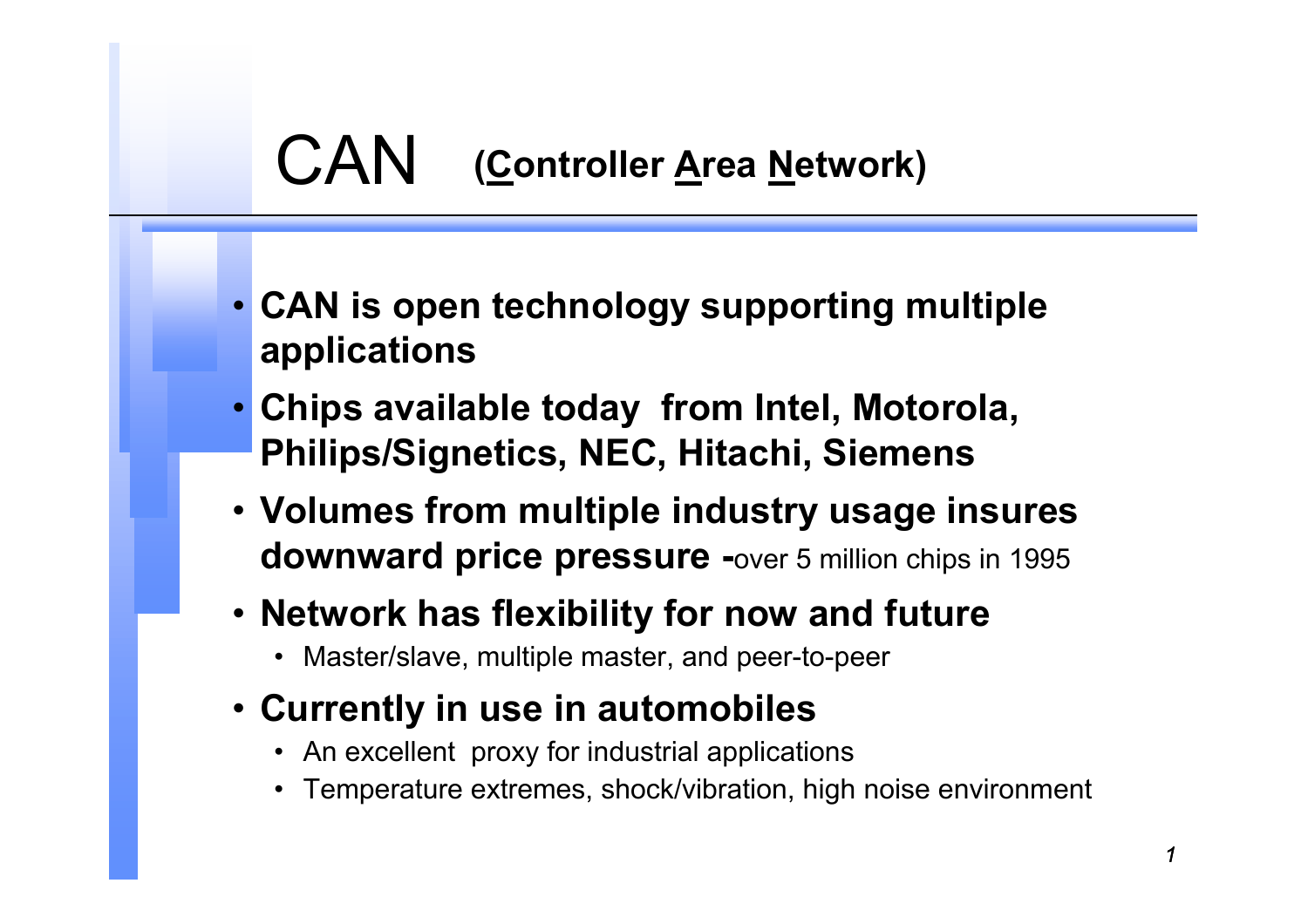#### General Features



- Trunk line, drop line configuration
- Node removal without breaking trunk line
- Up to 64 addressable nodes
- Signal and 24Vdc Power in same cable
- Selectable Data Rates (125k, 250k, 500k)
- • Both Sealed and Open-Style connections
	- zero node separation
- 121 ohm terminator at each trunk line end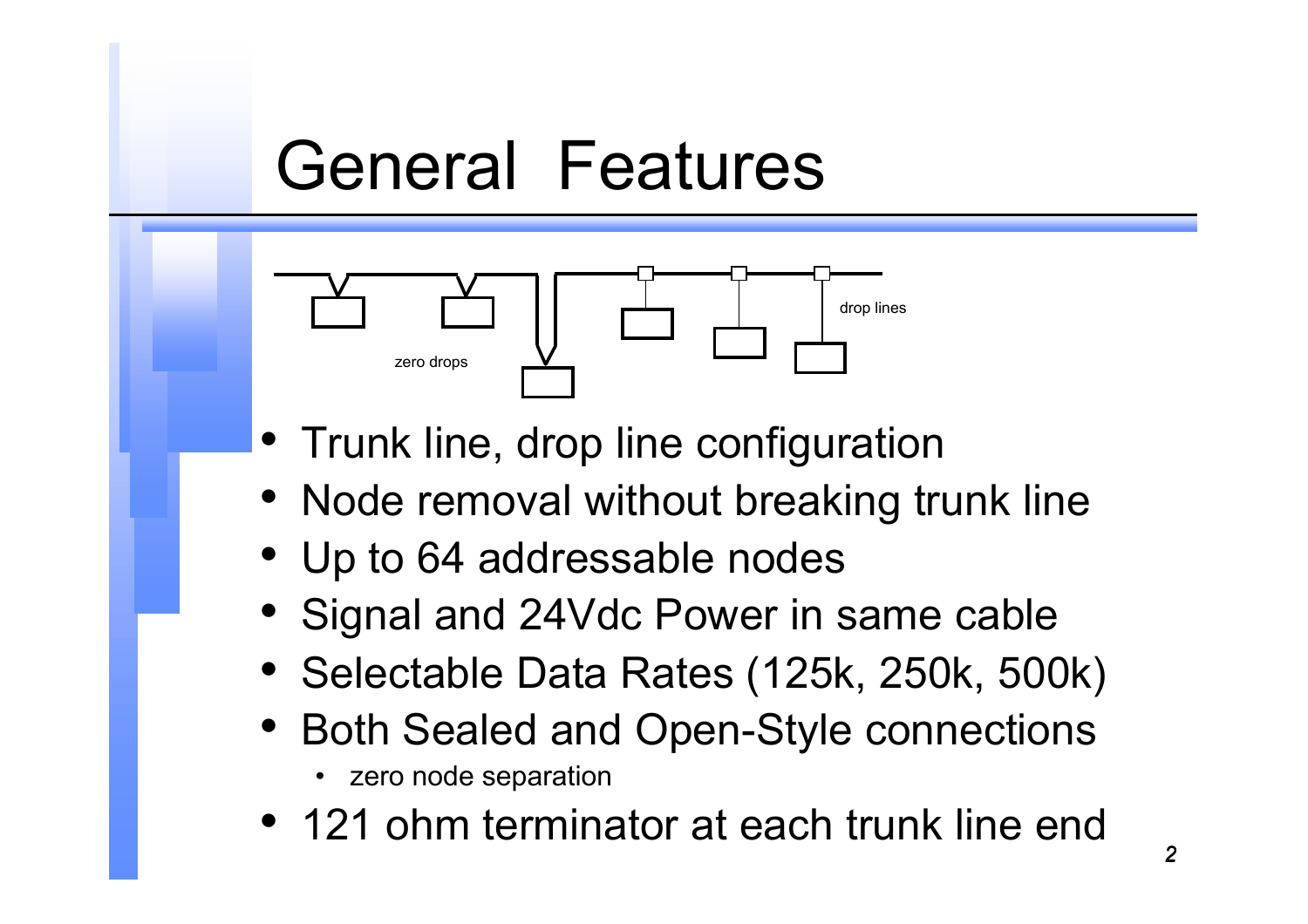# Speeds, Distances, and Drops

| <b>Data</b><br><b>Rate</b> | <b>Trunk Distance</b><br>(thick cable) | <b>Drop Length</b> |                     |
|----------------------------|----------------------------------------|--------------------|---------------------|
|                            |                                        | <b>Max drop</b>    | <b>Cumulative</b>   |
| <b>125K</b>                | <b>500m</b> (1640 ft)                  | 6 $m(20 ft)$       | 156 $m(512 ft)$     |
| <b>250K</b>                | 250m (820 ft)                          | 6 $m(20 ft)$       | <b>78m</b> (256 ft) |
| 500K                       | 100 $m(328 ft)$                        | 6 $m(20 ft)$       | 39m (128 ft)        |

NOTE: Thin cable may be used as trunk. Maximum distance is 100 meters, regardless of data rate.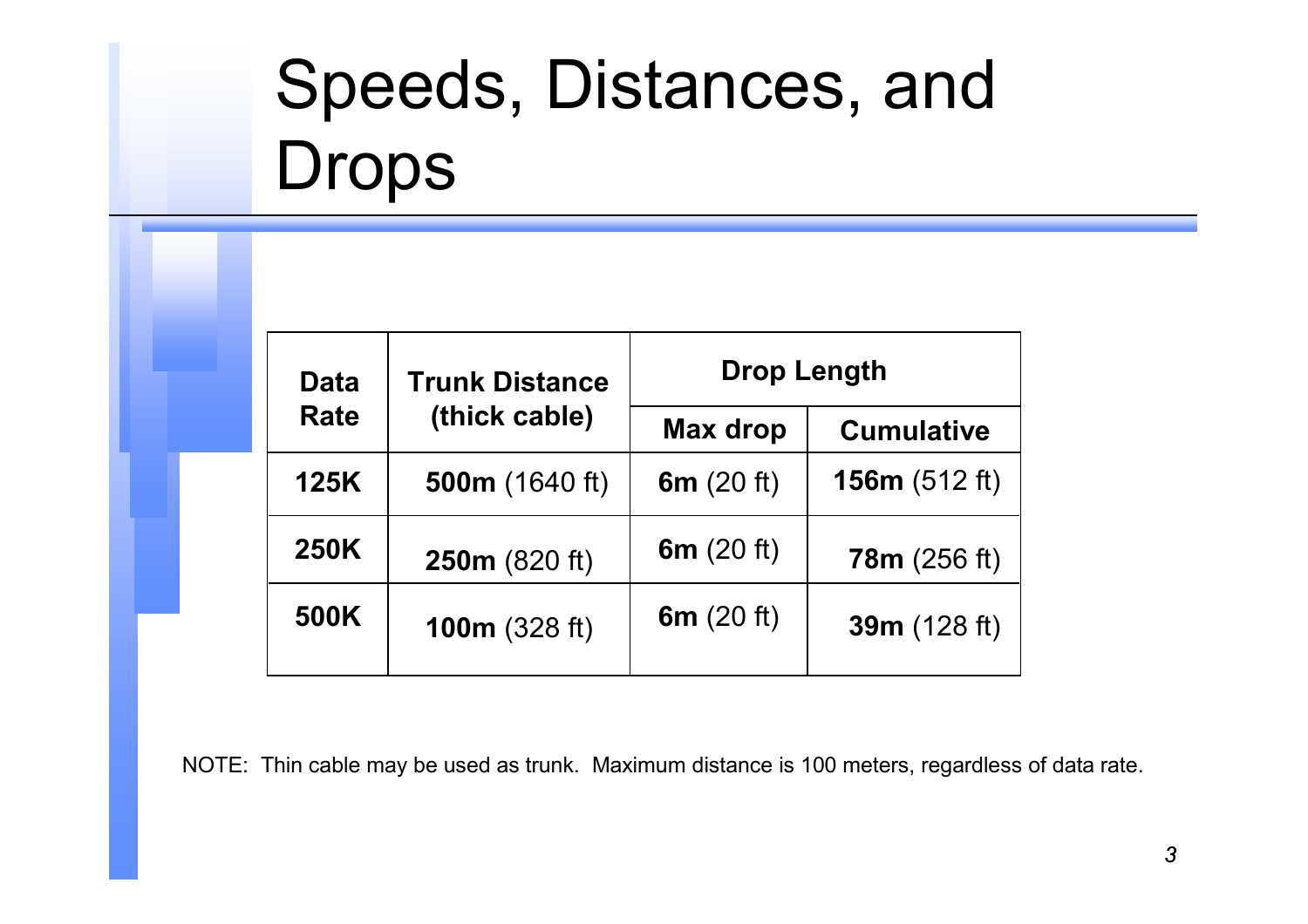## Power and Signal



- • Power pair: up to 8A capacity with foil shield
	- NOTE: Class II NEC Code limits current to 4A on any segment
- •Overall braid with drain wire
- Sensors can be powered direct from bus
- • Opto-isolation for self powered devices
	- e.g. drive, PLC, weigh scale, etc.
- Multiple power supplies can be used
	- •used for additional power or as back-up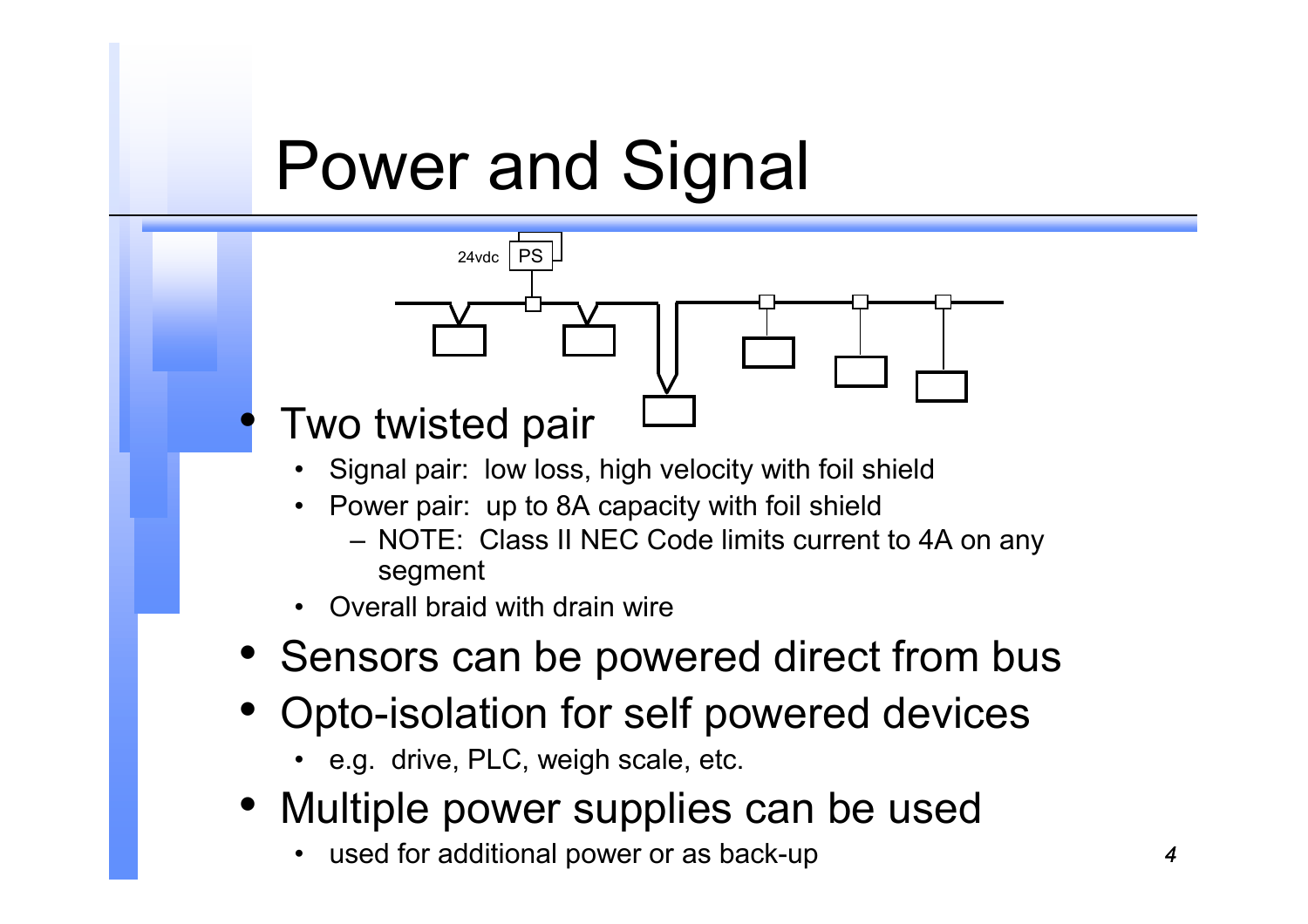## Typical Sealed-Style Taps

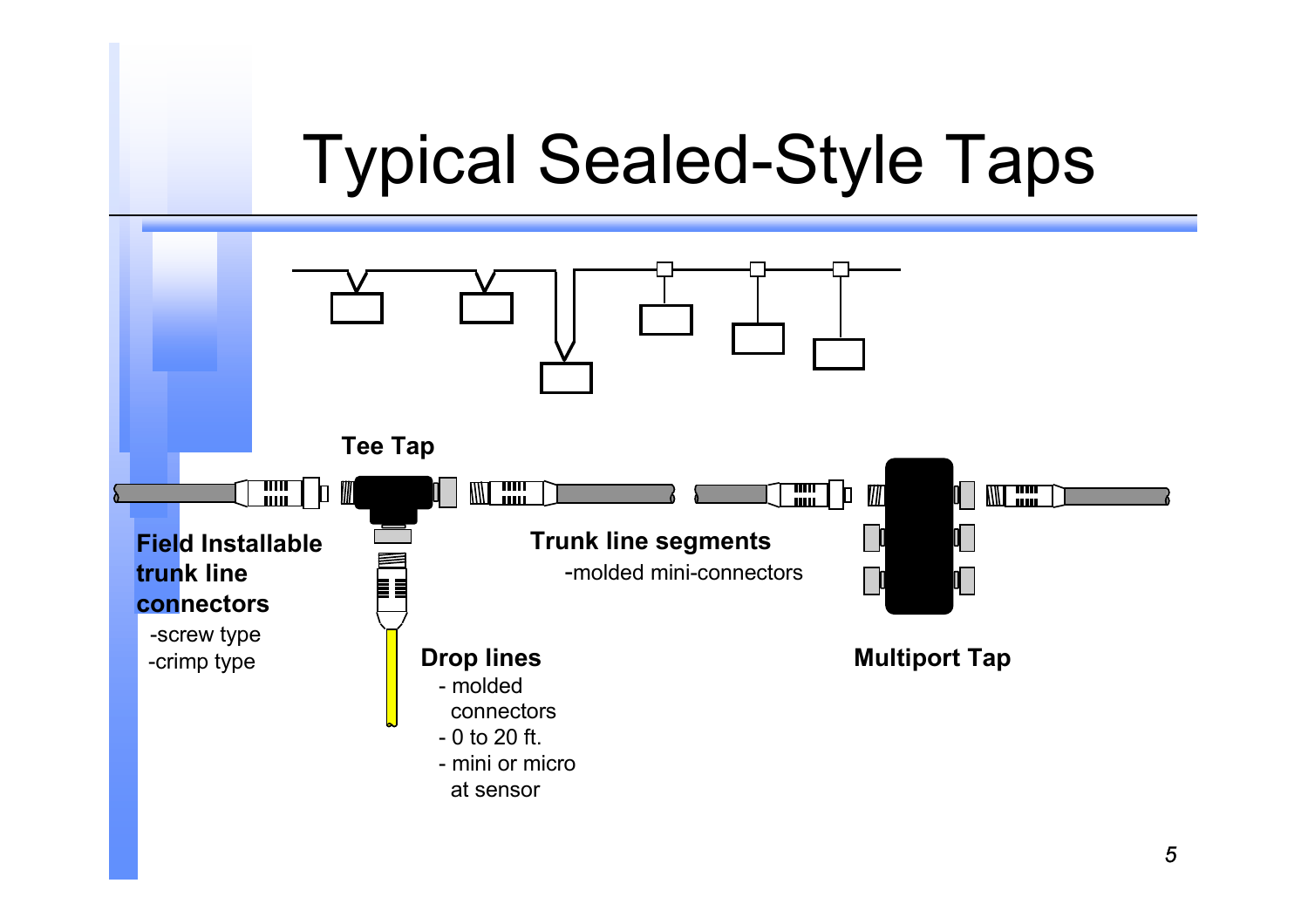### CAN in the Stack

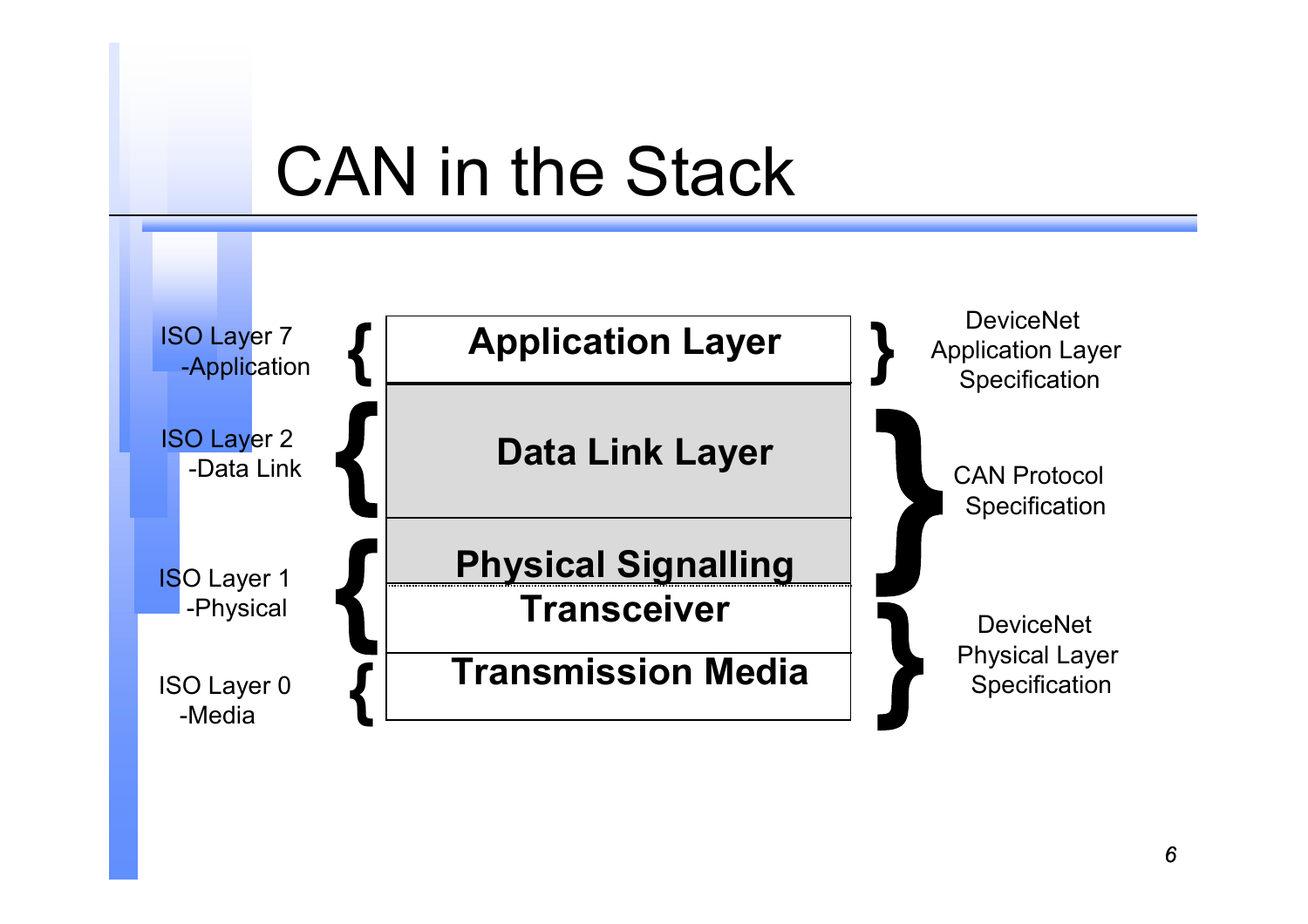# Data Link Layer **Characteristics**

- • **CSMA/NBA** - **C**arrier **S**ense **M**ultiple **A**ccess with **N**ondestructive **B**itwise **A**rbitration
- •Any node can access bus when quiet
- •Data portion of packet can be 0 to 8 bytes long

•Non-destructive bit-wise arbitration allows 100% utilization and message priority based on 11-bit packet identifier

•CAN provides automatic error detection, signaling, and retries

#### **CAN Data Frame Overview**



CRC - Cyclic Redundancy Code (CRC 16)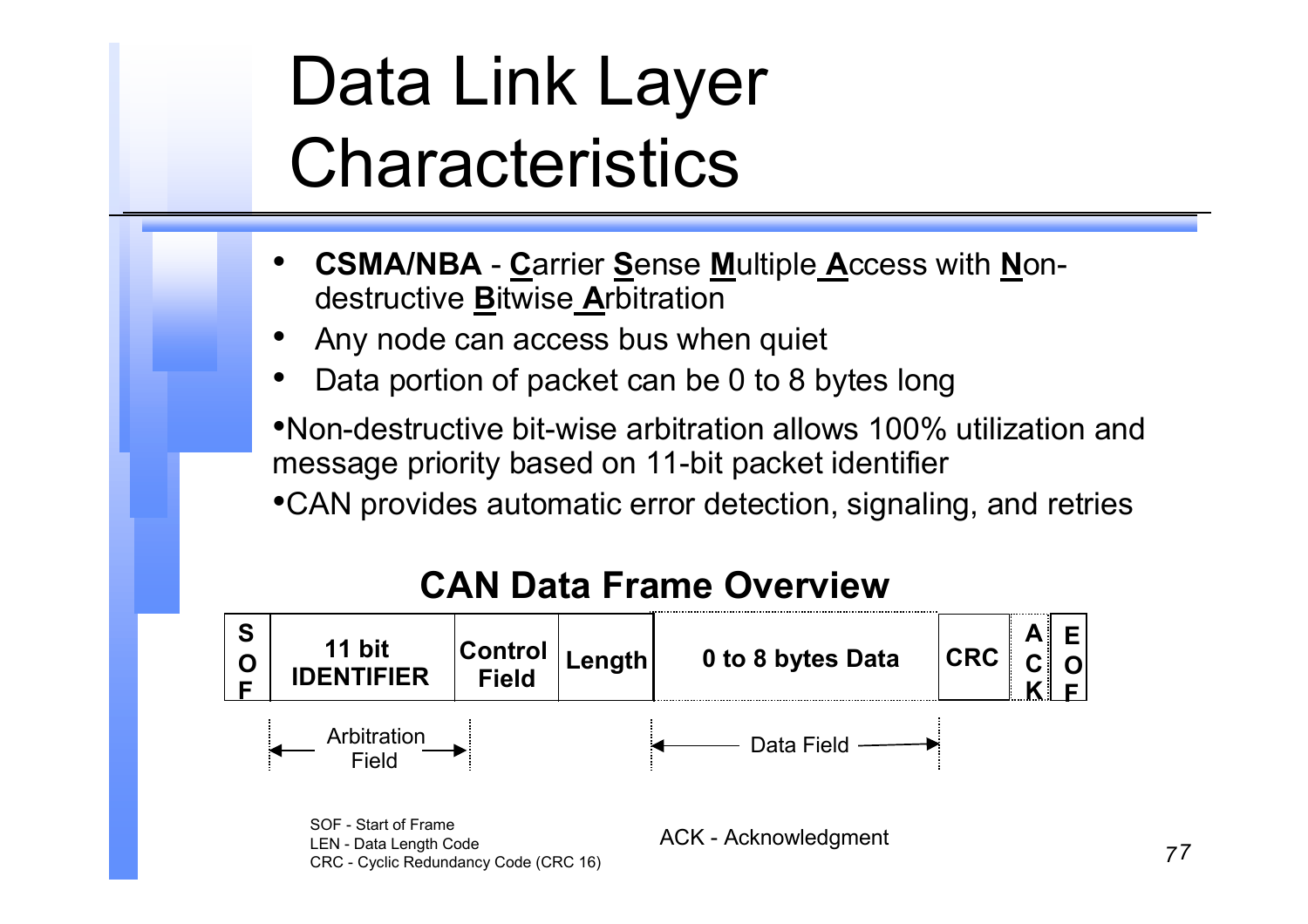## CAN Arbitration Example

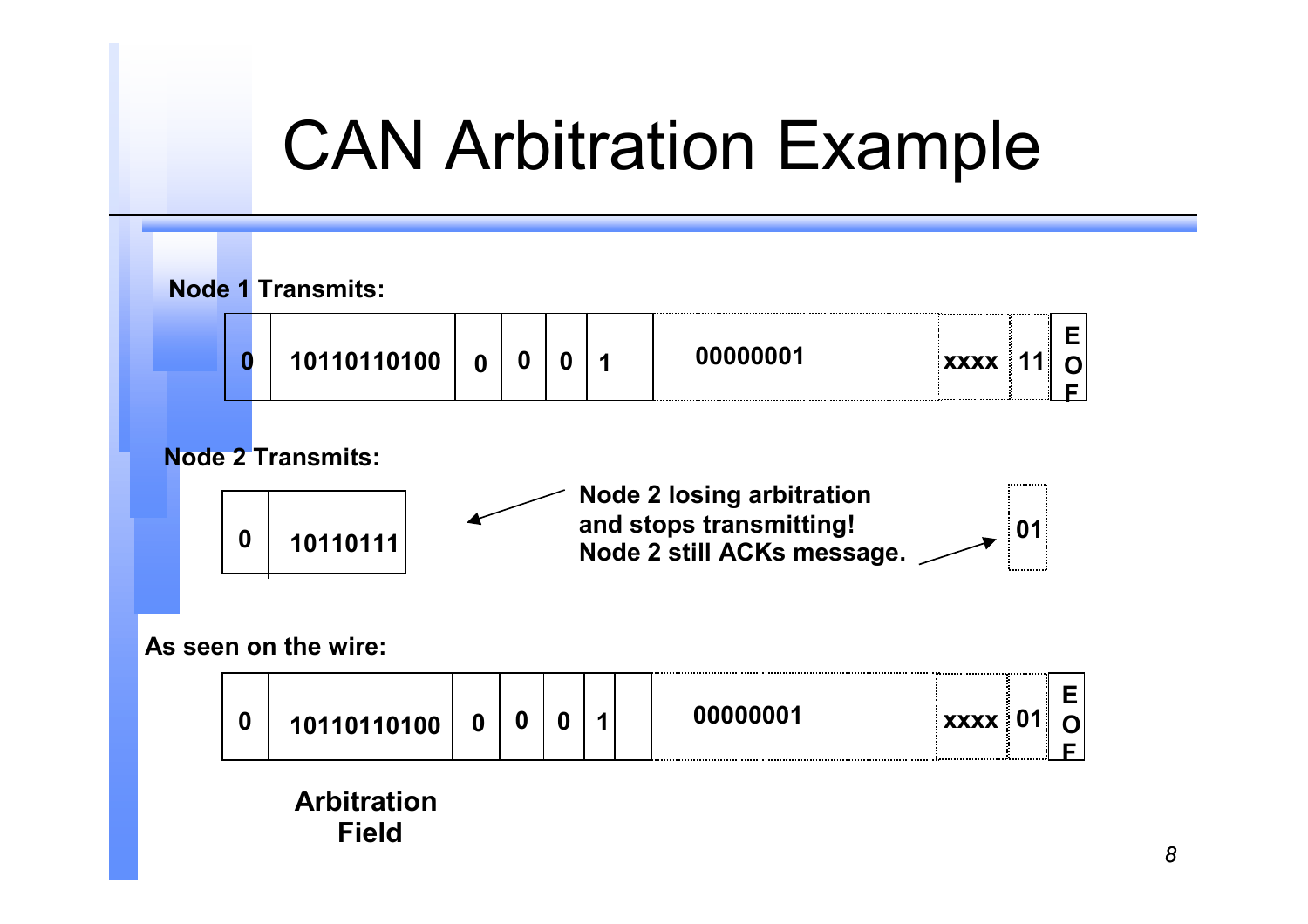# CAN Error Detection

#### •Bit Errors

• Transmitting node checks bit on bus versus what it sent

#### • Stuff Error

• After 5 consecutive bits of same value, transmitter must insert opposite value bit

#### • Acknowledgment Error

- • All nodes respond in the ACK slot if they receive the message properly
- CRC Error
	- 16 bit transmitted value recalculated by receiving node
- Form Error
	- check for delimiter and other packet formats violations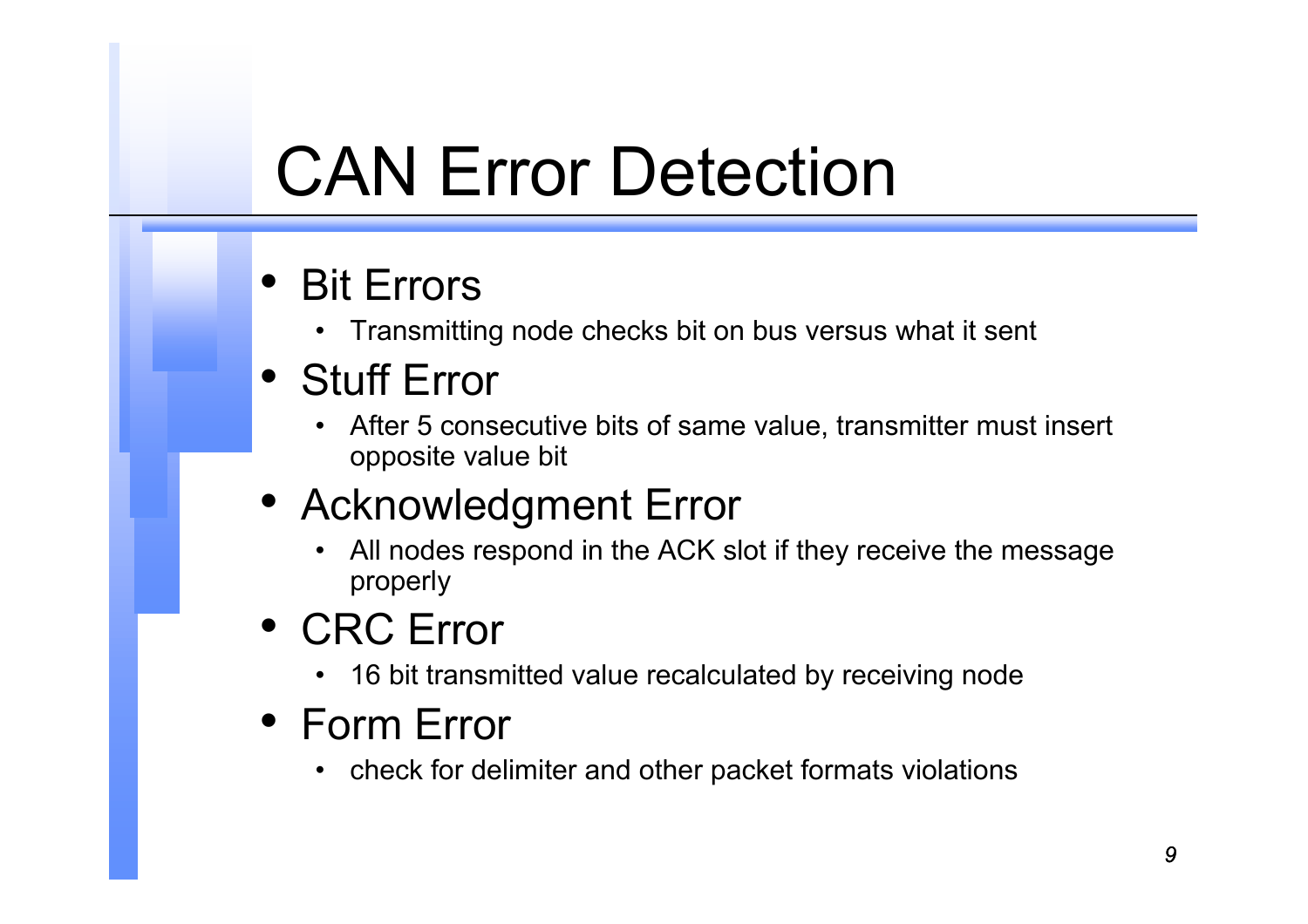## DeviceNet Supports Multiple Network Models and Data Movement

- Master/Slave
- Peer-to-Peer
- Multi-master
- Change of State data
- Cyclic Data Production
- Strobed
- Polled data

**Producer/Consumer Paradigm allows for multiple Producer/Consumer Paradigm allows for multiple model support vs. limited Source/Destination model support vs. limited Source/Destination**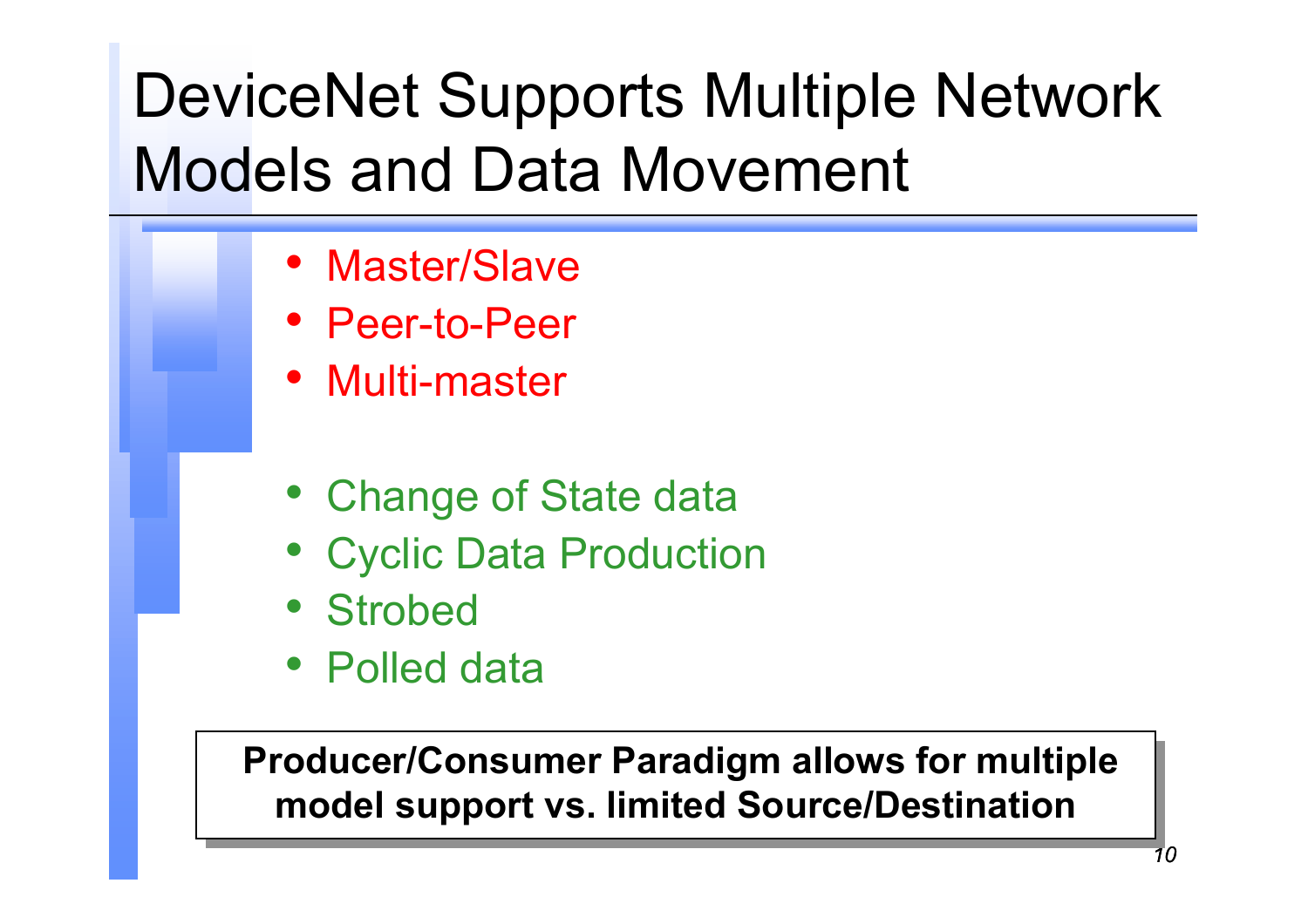# Network Models - Master/Slave

- •The simplest and most understood; "polling"
- • The PLC or scanner is the master and I/O devices are the slaves
	- •The slaves speak only when spoken to
	- •Only one master per network ("single master")
	- •Deterministic but not repeatable
- Network examples Remote I/O, Profibus DP, Interbus-S, Seriplex, LON

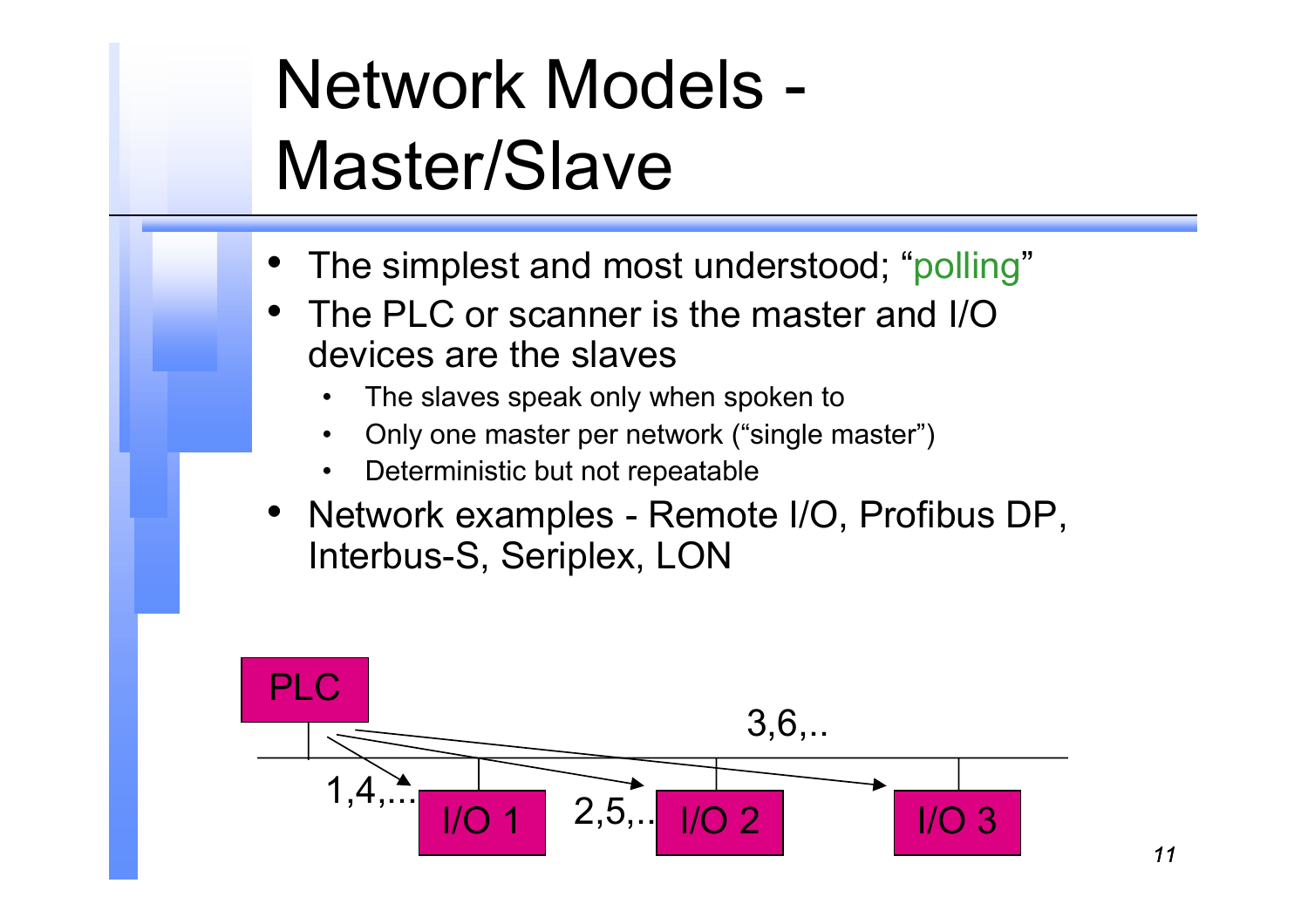# Network Models - Peer-to-Peer

- • Peer-to-peer are generally token pass networks
	- • Each device can send messages only when they have the token
	- $\bullet$  The token gets passed based on node number (round robin) or possibly via user defined priority list
- •No sense of mastership or priority
- •Not deterministic
- •Network examples - DH+, DH485, LON, Profibus FMS

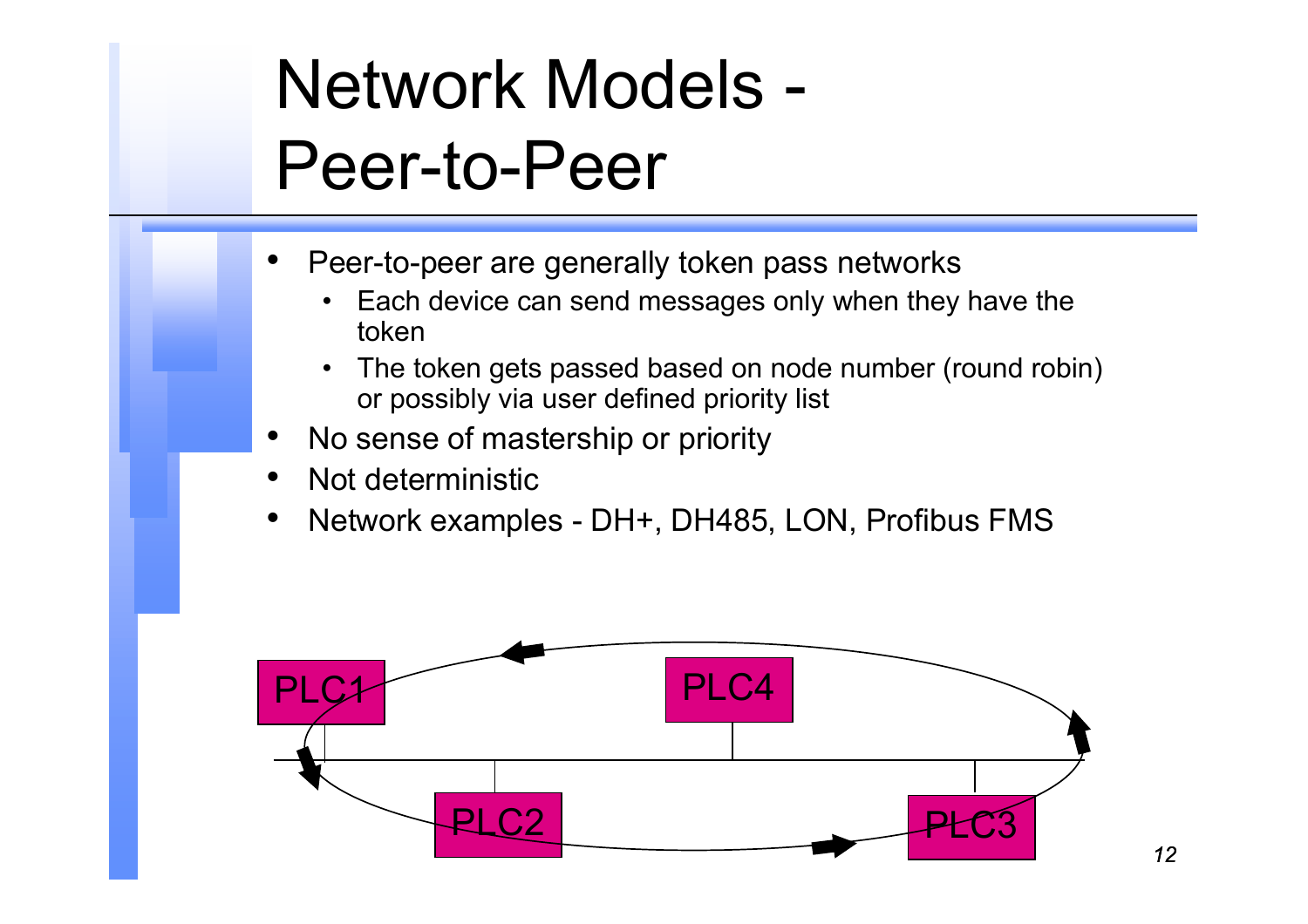### Producer/Consumer

- • Data is identified as to it's content
	- No more Source/Destination requirements
	- No sense of mastership
- • Allows the functionality of the Source/Destination models: Master/Slave and Peer-to-Peer
- • Additional models are allowed because relationships can be built dynamically:
	- •Multicast - one to many, many to one
	- Change of state
	- Cyclic, time based
- Superior performance because bandwidth is not wasted
- • Network examples - DeviceNet, ControlNet, FIP, Fieldbus Foundation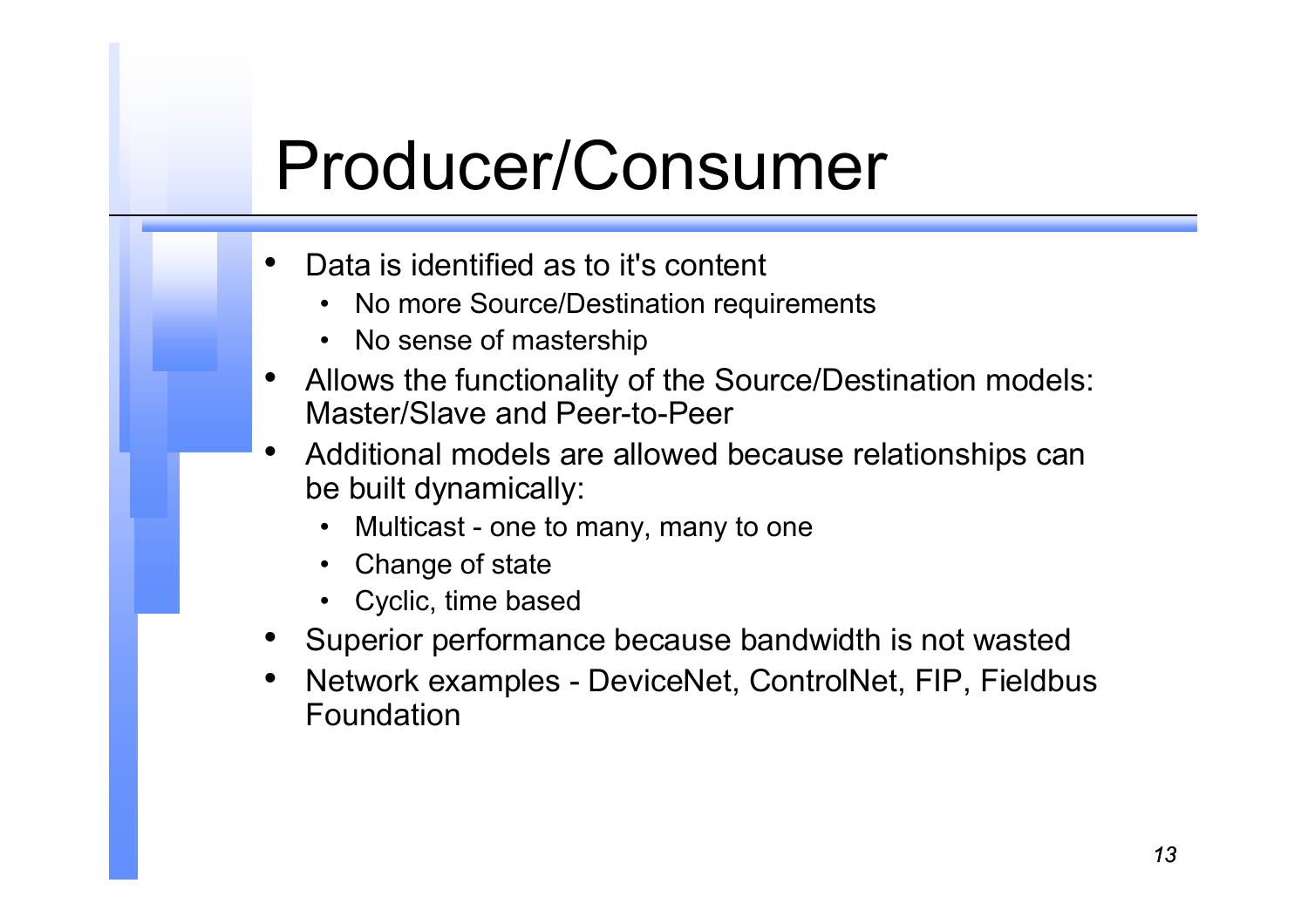# Network Models - Multi-master & Multicast



- Transaction #1 position reference from I/O Rack #1 is broadcasted to PLC1, PLC2, and the MMI at the same time
- Transaction #2 speed command is sent to all three drives at the same time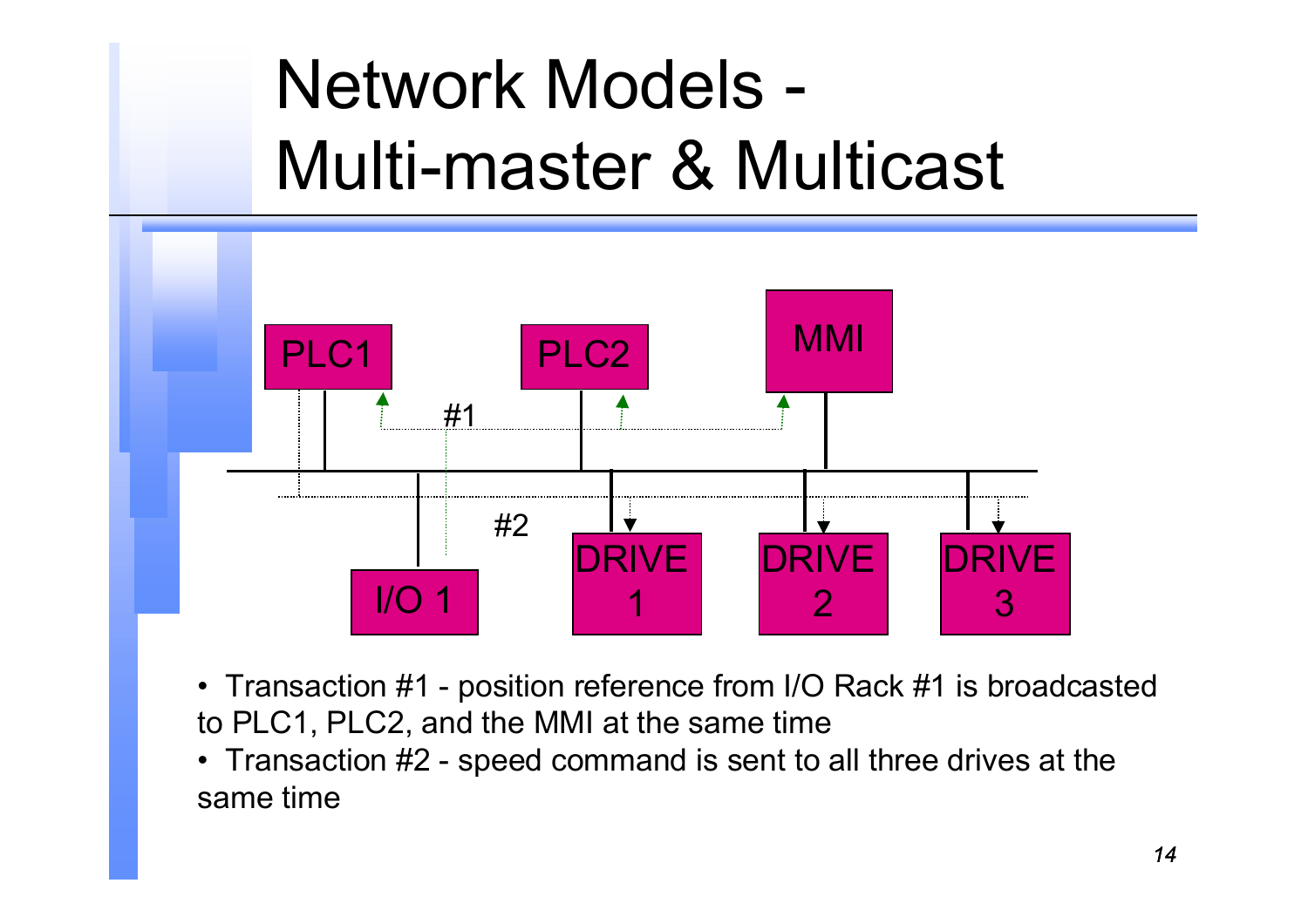# Data Movement - Change of State

- • Rather than a master going through a polling list (scanning), devices report data (input or output) on a change-of-state basis as the events happen
- • Change of State is more efficient for discrete applications
	- •Network traffic is significantly reduced
	- •Performance is greatly improved
- •Background heartbeat for device health
- Can be used in Master/Slave, Peer-to-Peer, or Multi-master environments

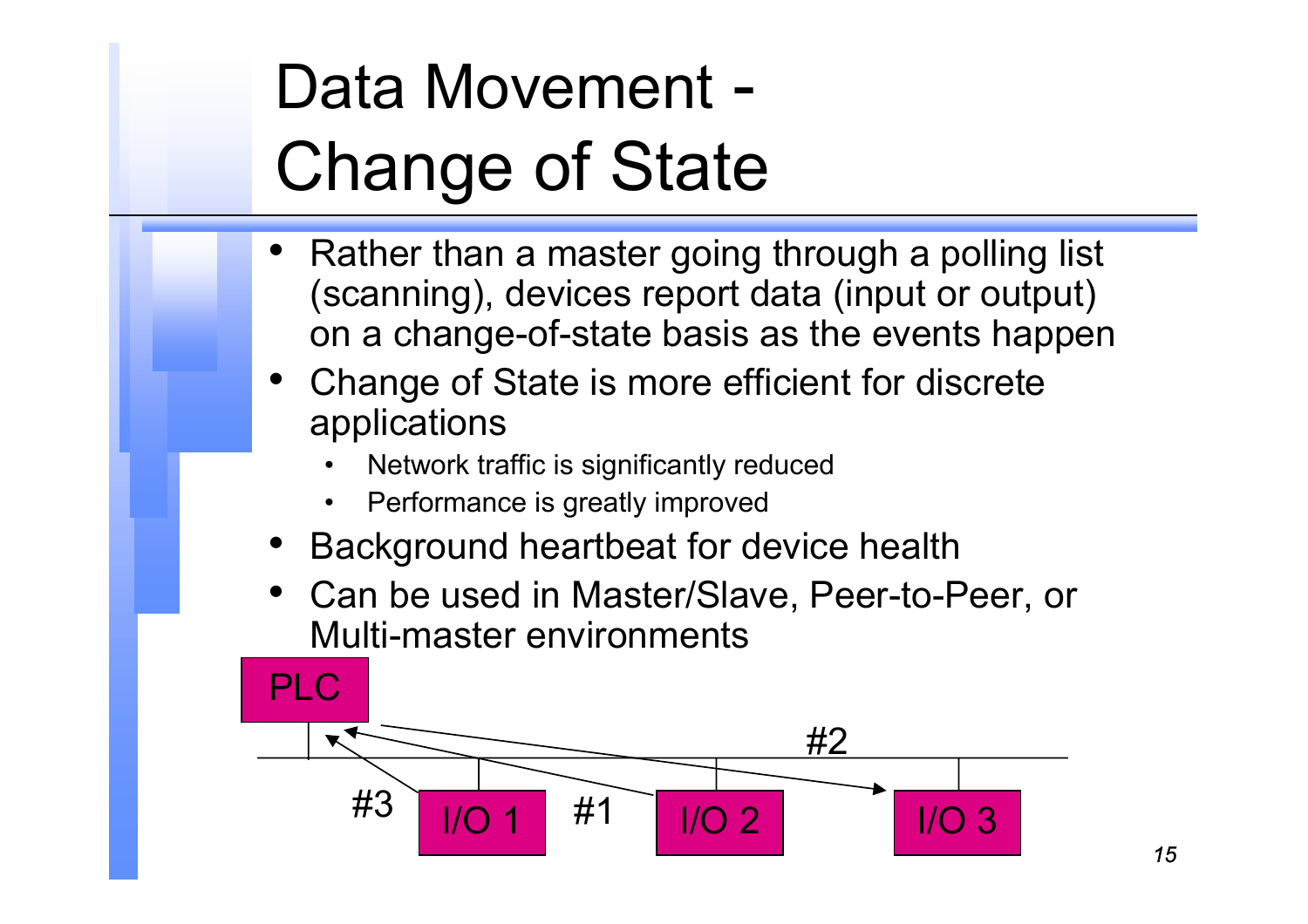# Data Movement - Cyclic Data Production

- • Devices report data on a user-configured time increment basis (input or output)
- Cyclic Data Production is more efficient for applications with slowly changing I/O (analog)
	- •Network traffic is reduced
	- $\bullet$ Performance is repeatable
- Can be used in Master/Slave, Peer-to-Peer, or Multimaster environments

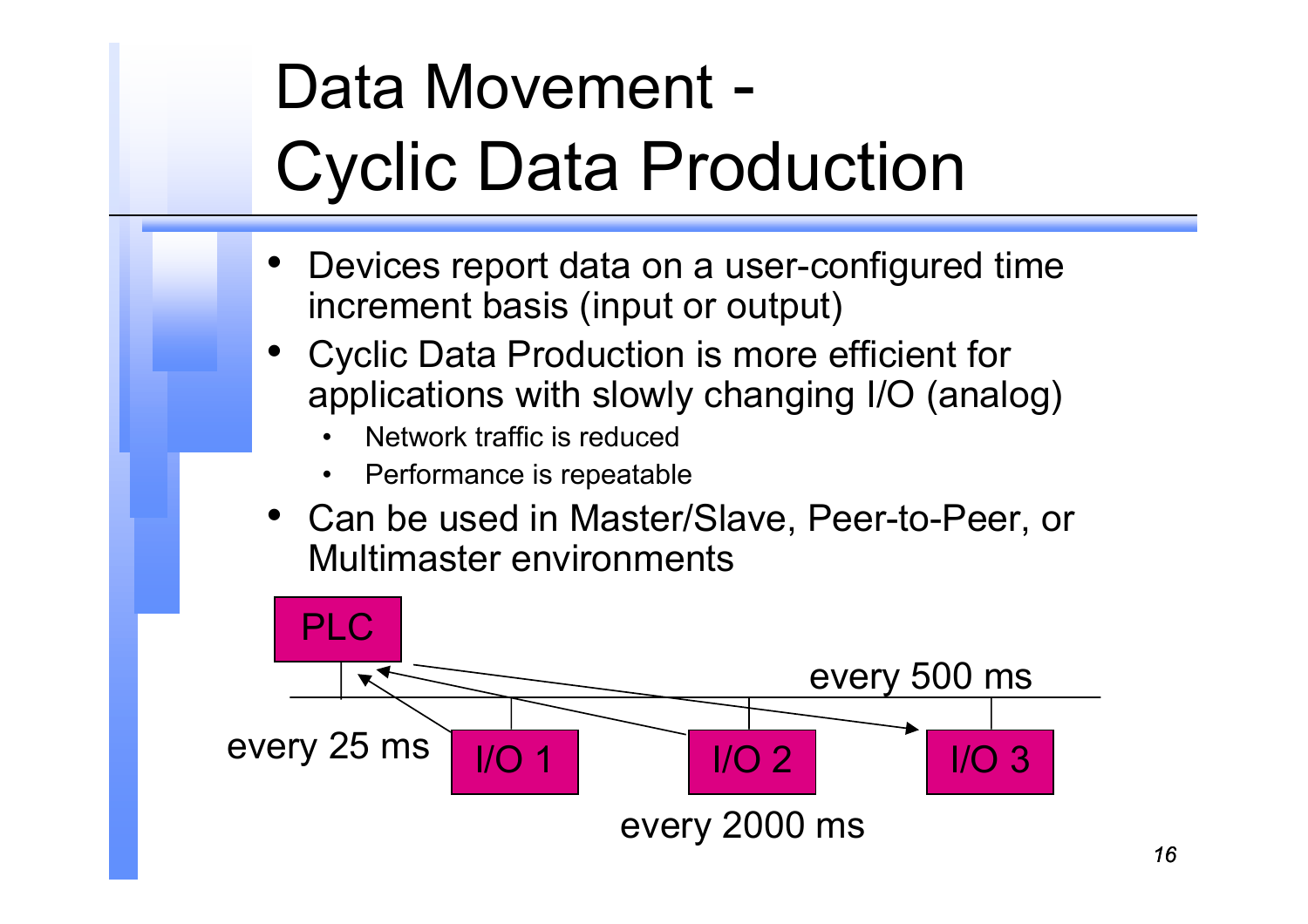### Scan Cycle

- <u>STROBE</u>: This multicast message starts off the scan cycle. Strobable slaves respond based on their latency.
- • POLL: Sent out even as strobe responses are being received, as bandwidth allows.
- • INTER SCAN DELAY: User selectable minimum quiet time to allow other devices access to the network. Scanner will not start another scan cycle (even if packet processing is complete)**.**

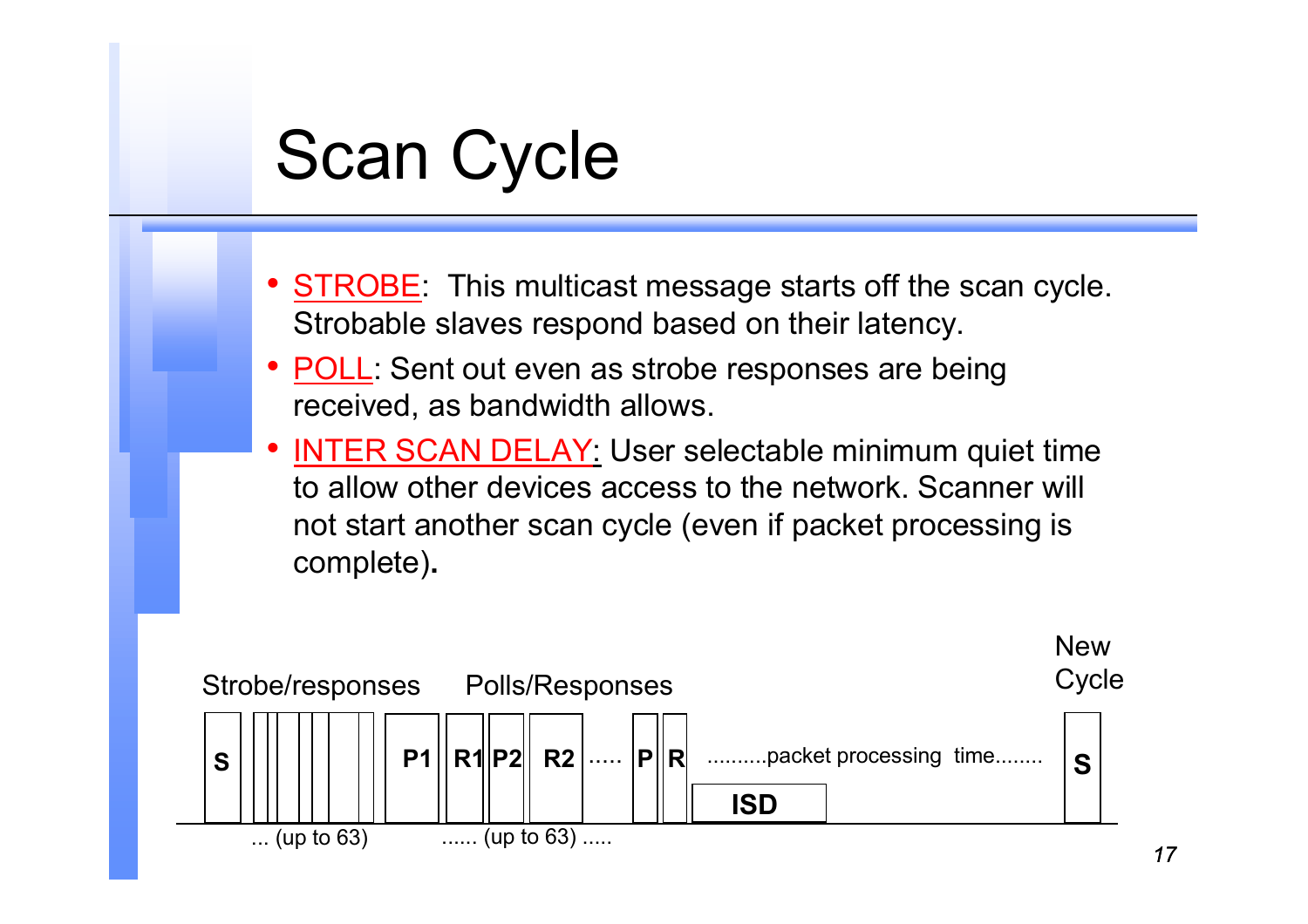## C.O.S./Cyclic Traffic

- Devices report only when necessary
- More efficient since only data changes are transmitted
- •Configurable for Ack or no Ack
- Used along with Poll & Strobe
- • Optional heartbeat can be utilized to assure node is still active

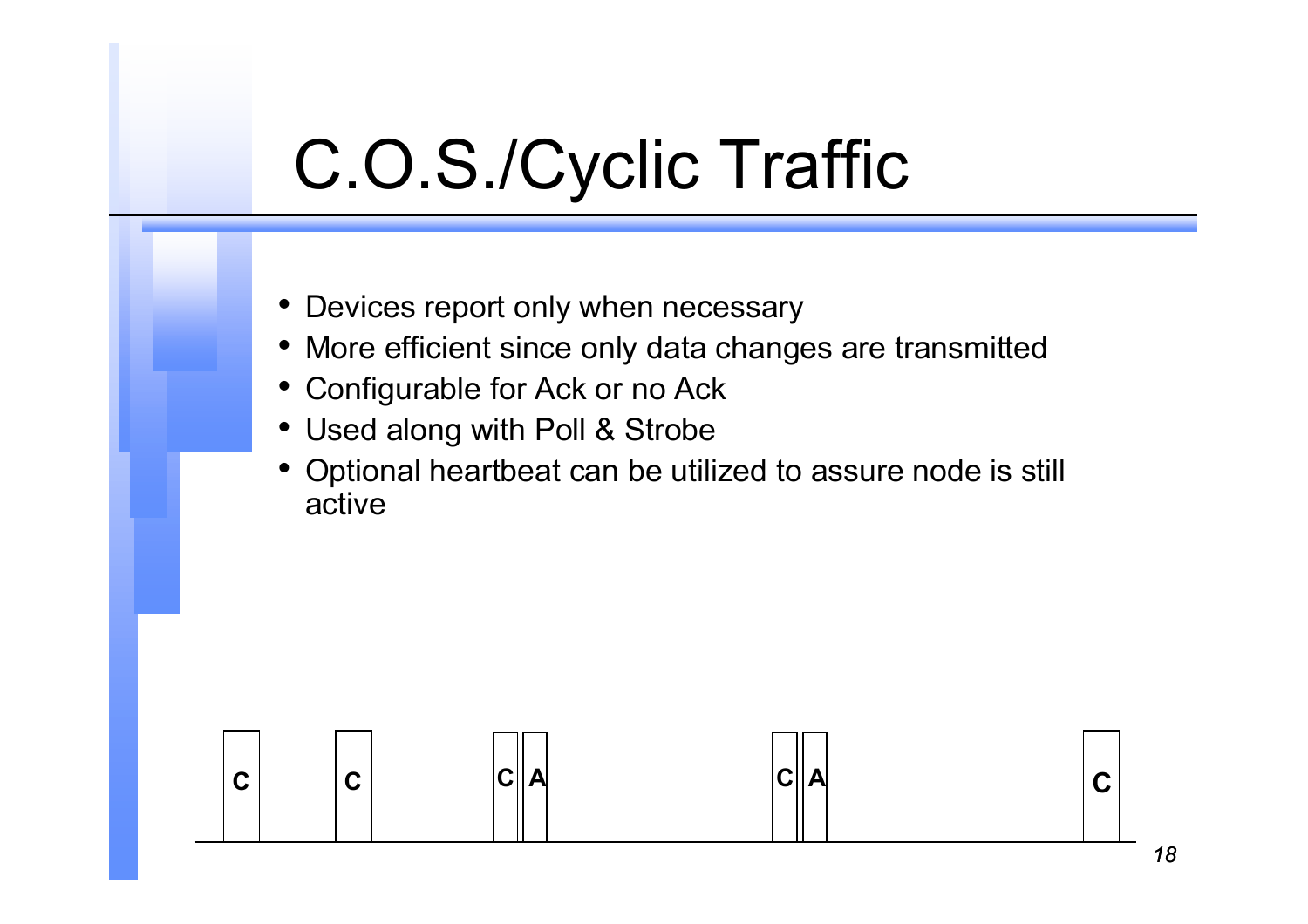## Application Layer

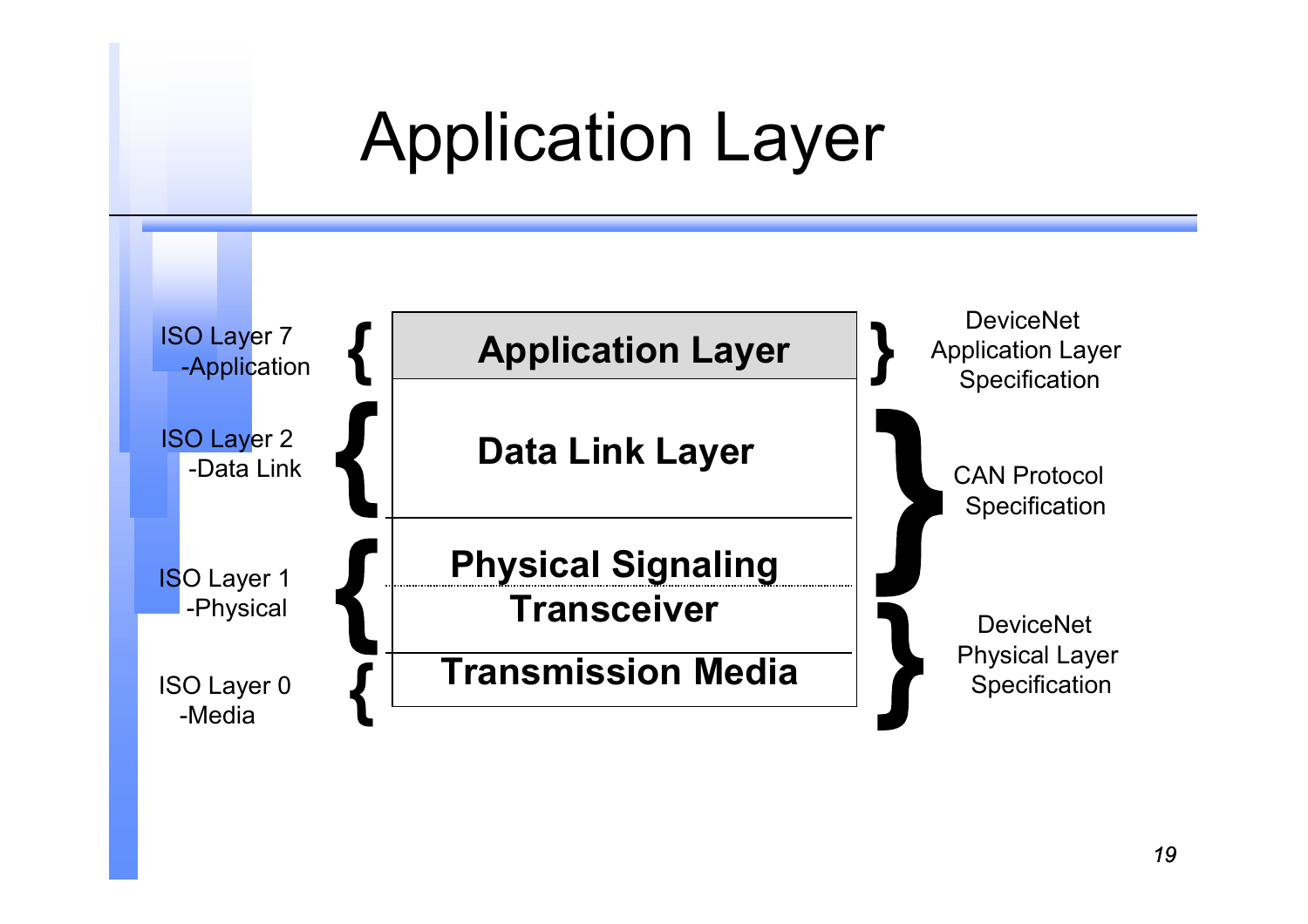# Functions of Application Layer

#### •CAN Identifier Assignment

- establishes priority in arbitration process
- used by receiving nodes to screen for "their" messages

#### Two Messaging Types

 $\bullet$ 

...

- I/O Messages for Time Critical control data
- Explicit Messages for typical Client/Server functions
- Fragmentation supported for data greater than 8 bytes

#### • Duplicate Node Address Detection

- each node must pass before going on line
- Device Application Data Consistency
	- Identity data: Type, Vendor, Cat. #, Serial #, ...
	- Comm Link data: Node Address, Baud Rate, ...
	- Device Config data: e.g., drive Accel/Decel, Freq Control,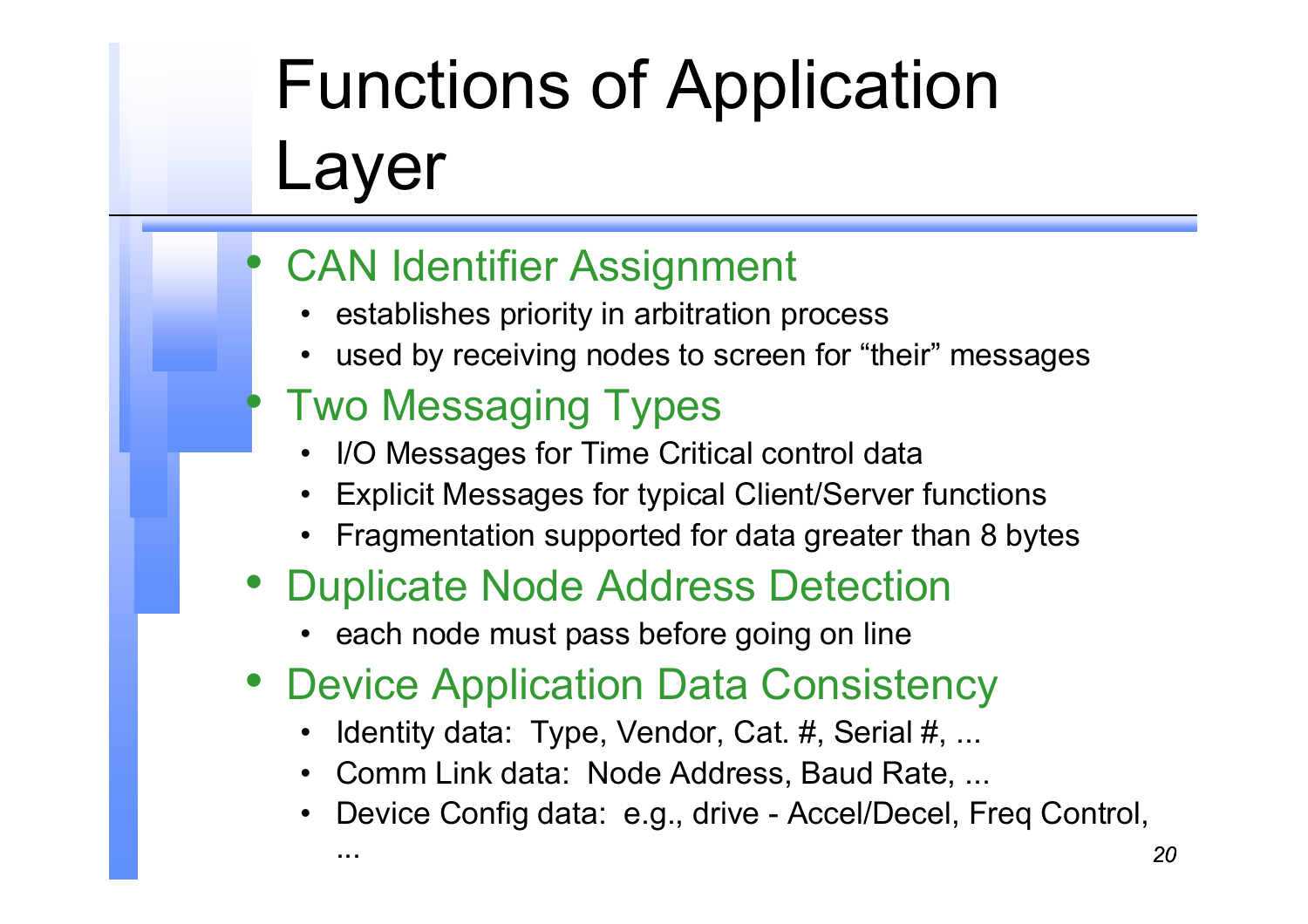# Device Configuration Support

- • Provide for User Friendly configuration
	- Computer based, notebook, palmtop, etc.

#### •Electronic Data Sheet (EDS)

- standardized ASCII file format
- provides description of device attributes
	- name, ranges, eng. units, data type, etc.
- public attributes from device profiles
- vendor specific attributes
- device vendor does once
	- all software vendors use as input
- Parameter Object
	- same content as EDS, but on board the device itself
	- no mismatches between tool and device/version